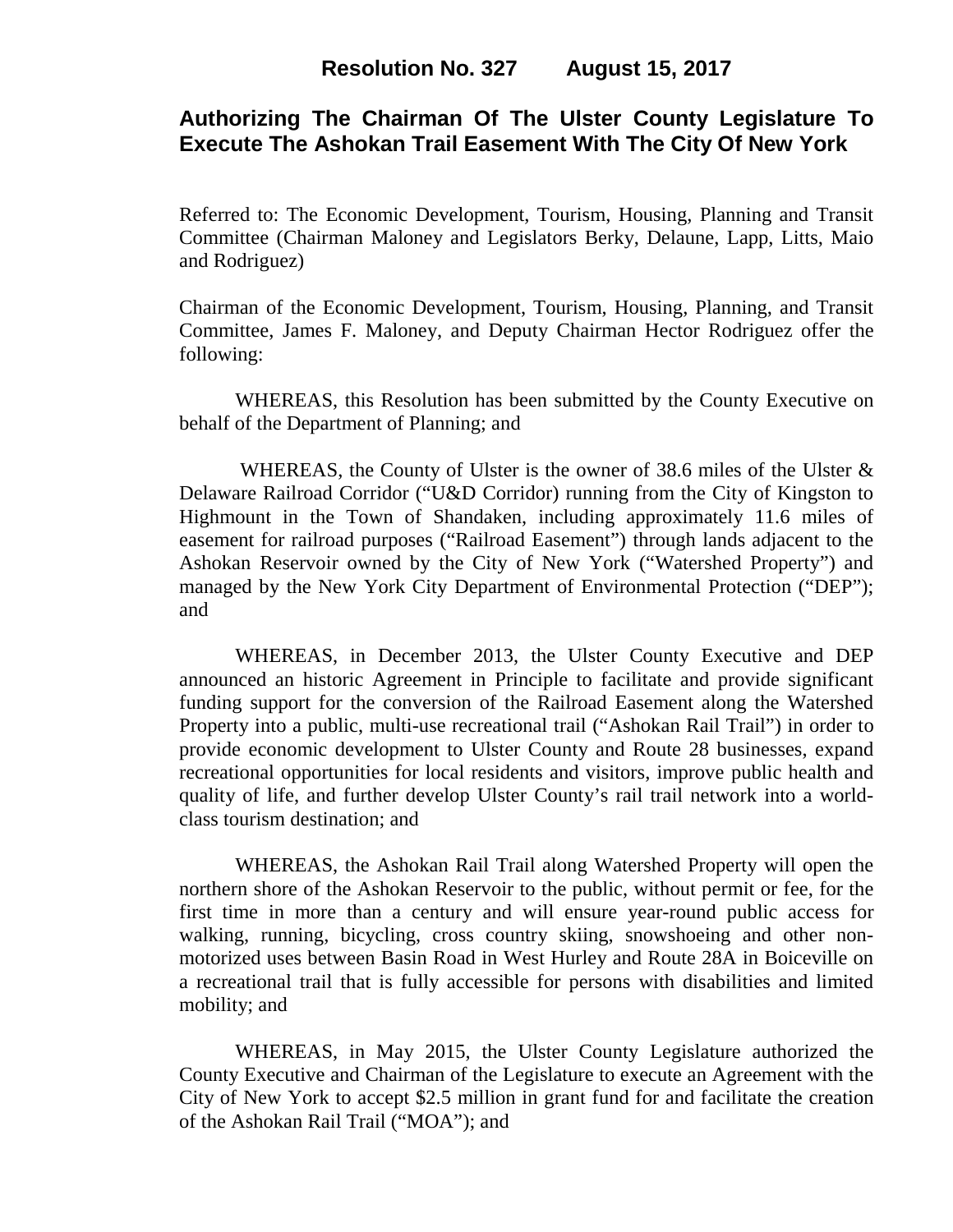### **- Page 2 -**

### **Resolution No. 327 August 15, 2017**

# **Authorizing The Chairman Of The Ulster County Legislature To Execute The Ashokan Trail Easement With The City Of New York**

WHEREAS, in December 2015, the Ulster County Legislature adopted a compromise rail and trail policy for the U&D Corridor that delineated the segment along the Watershed Lands for conversion into a public recreational trail and also established and funded Capital Project No. 459—the Ashokan Rail Trail—for engineering design; and

WHEREAS, under the MOA, the County would construct and operate the Ashokan Rail Trail under a Land-Use Permit and eventually, a Modified Ashokan Railroad Easement, but based on concerns expressed by the Ulster County Legislature and others about the protection of the County's perpetual Railroad Easement, the DEP and County have agreed instead to establish a new, separate permanent easement for trail ("Ashokan Trail Easement"), which ensures that the County can construct and operate a trail without modifying, altering, or extinguishing the County's Railroad Easement or its rights to reactivate railroad uses on the Railroad Easement, which cannot be revoked or cancelled by DEP, as it could with a Land-Use Permit; and

WHEREAS, the County has been awarded approximately \$6.3 million in grant funding for the Ashokan Rail Trail by DEP, the New York State Department of Conservation, and New York State Parks, Recreation and Historic Preservation and has requested an additional \$2.3 million from the Federal Emergency Management Agency for replacement of the Boiceville Bridge; and

WHEREAS, pursuant to Resolution No. 480 of December 15, 2015 Ulster County declared it intent to act as lead agency as provided for in 6NYCRR Part  $617.6(b)(2)(i)$  of the Regulations pertaining to Article 8 of the Environmental Conservation Law of New York State (SEQRA); and

WHEREAS, Ulster County circulated the necessary notifications on August 31, 2016 and receiving no objections became lead agency 30 days after this date; and

WHEREAS, Ulster County has examined the proposed action consisting of the approval of Ashokan Trail Easement in consideration of this action being a lawful segmented review pursuant to the SEQRA Regulations at 6 NYCRR Part  $617.3(g)(1)$ ; and

WHEREAS, the Ulster County Legislature has reviewed the Environmental Record prepared for this action and the Ashokan Trail Easement as now on file with the Clerk of the Legislature; now, therefore, be it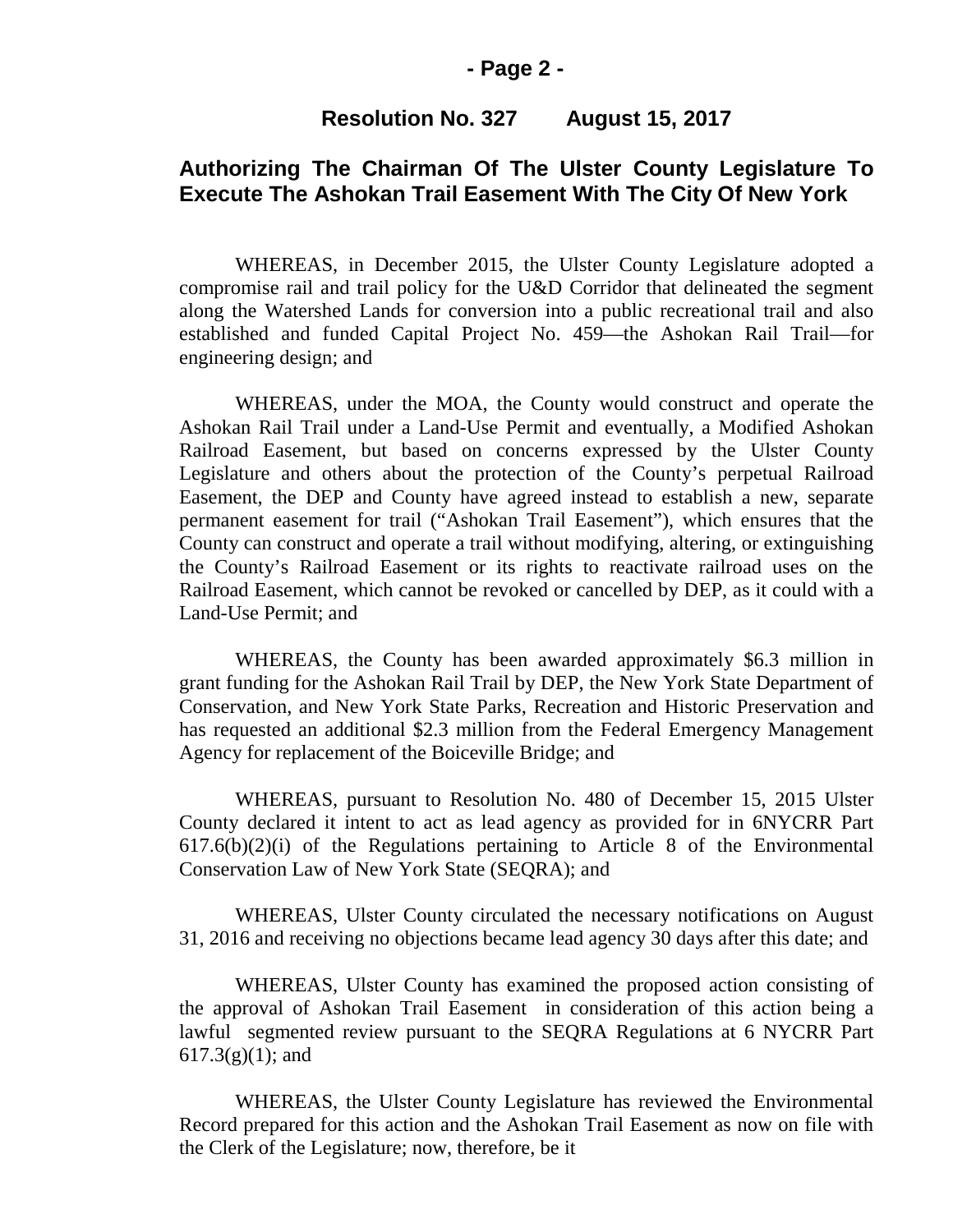## **Resolution No. 327 August 15, 2017**

# **Authorizing The Chairman Of The Ulster County Legislature To Execute The Ashokan Trail Easement With The City Of New York**

RESOLVED, that the Ulster County Legislature based on the review of the Environmental Record, the Ashokan Trail Easement itself, and the requirements under 6 NYCRR Part 617 determines that approval of the Ashokan Trail Easement is a discrete action that can be considered separate and apart from any trail construction and that as such a segmented review is warranted and will be no less protective of the environment nor will it commit the Legislature to any future course of action; and, be it further

RESOLVED, that the Ulster County Legislature based on the review of the Environmental Record finds that the Ashokan Trail Easement constitutes an unlisted action and its approval will not have an adverse impact on the environment and hereby authorizes the issuance of a negative declaration as provided in 6NYCRR 617.7; and, be it further

RESOLVED, the Chairman of the Ulster County Legislature is hereby authorized to execute the Ashokan Trail Easement with the City of New York in the form as filed with the Clerk of the Ulster County Legislature; and, be it further

RESOLVED, all notices, requests and/or approvals required by the Ashokan Trail Easement that are sent by, or delivered to the Ulster County Executive and/or the Ulster County Attorney pursuant to Section 21 of the Easement shall be forwarded promptly to the Clerk of the Ulster County Legislature,

and moves its adoption.

#### ADOPTED BY THE FOLLOWING VOTE:

AYES: 23 NOES: 0

Passed Committee: Economic Development, Tourism, Housing, Planning and Transit with Paragraph 21 of the Deed of Easement amended to include notice to the Legislature on August 1, 2017

FINANCIAL IMPACT: NONE